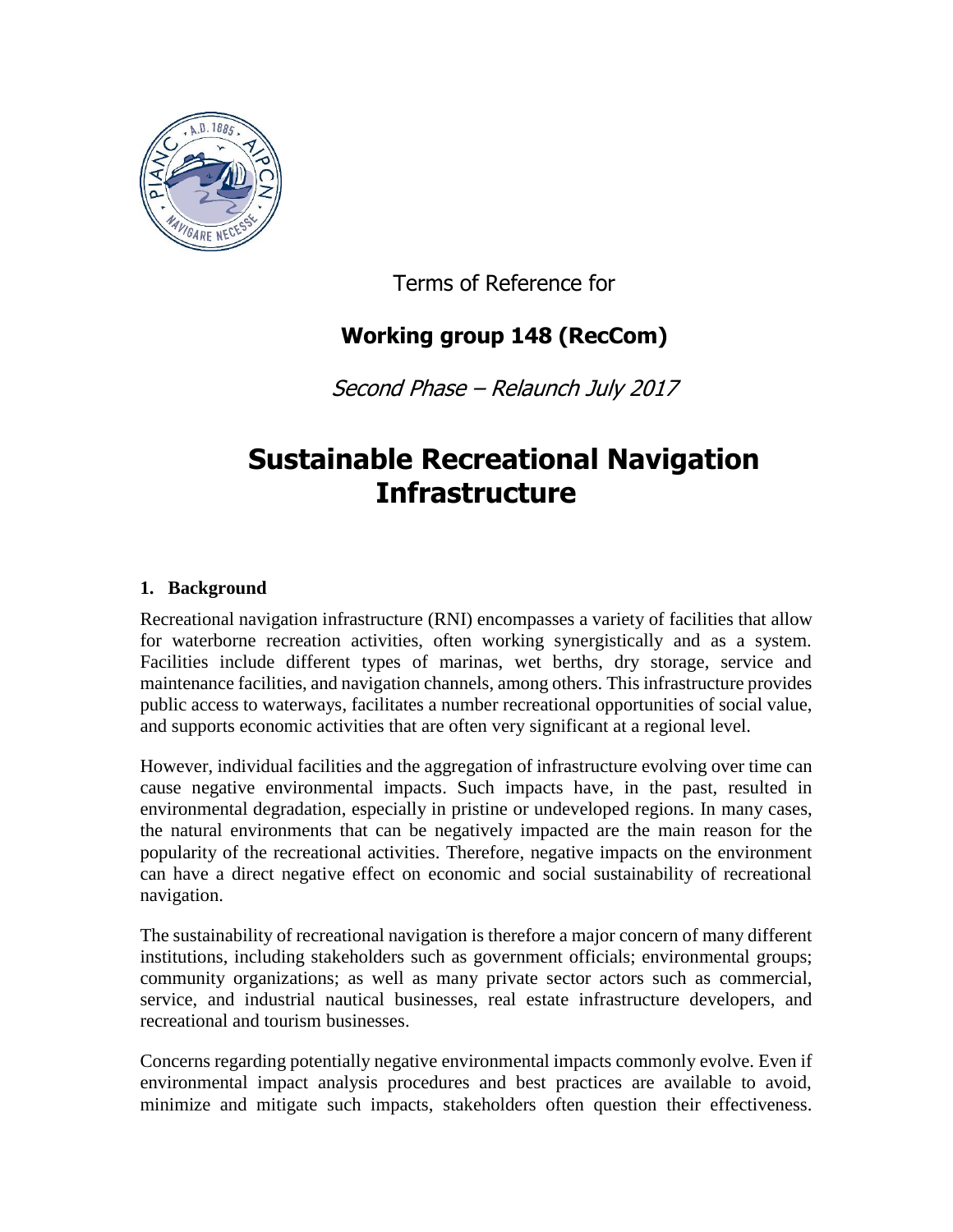PIANC's Working with Nature approach provides a framework to achieve sustainability, which is particularly suited for RNI. These type of facilities offer opportunities for environmental restoration and net positive social and environmental impacts. Adequate planning, development and operation of recreational navigation can help grow awareness toward sustainable development and strategic environmental conservation. Social benefits of sustainable RNI include benefits for boaters and non-boaters, new community waterfront spaces, and social and leisure activities and events, etc.

# **2. Objective of the study**

PIANC's "Working with Nature" (WwN) initiative offers a renewed approach to address concerns regarding the environmental impact minimization/mitigation process implementation. This approach provides an opportunity to improve the design process for efficient environmental compliance and to identify opportunities to add value to the design of RNI.

This Working Group will aim at providing specific practical guidelines to implement the general WwN framework to the development of recreational navigation infrastructure in general, and to marinas in particular.

# **3. Earlier reports and other references to be reviewed**

- Working with Nature, PIANC position paper.
- Environmental regulations and guidelines specific to RNI of broad international application
- Marina environmental design and sustainable marina publications, papers and articles
- Publications relative to "Engineering with Nature" and "Building with Nature" applied to RNI
- Guidelines for environmental certification of marinas (Clean Marina US programs, Australian Clean Marina program, Blue Marina certification, TYHA gold anchor certification program)
- PIANC EnviCom related initiatives (e.g., greenports, sustainable navigation, and PTG CC).
- PIANC RecCom WG 148: Marina Design (Environmental and Sustainability chapter)
- PIANC RecCom WG 12: Recreational Navigation and Nature.
- PIANC RecCom WG 5: Standards for the construction, equipment and operation of yacht harbors and marinas, with special reference to the environment.

# **4. Matters to be investigated**

- Types of RNI
- Typical environmental impacts of RNI
- Guidelines to apply the WwN approach to RNI